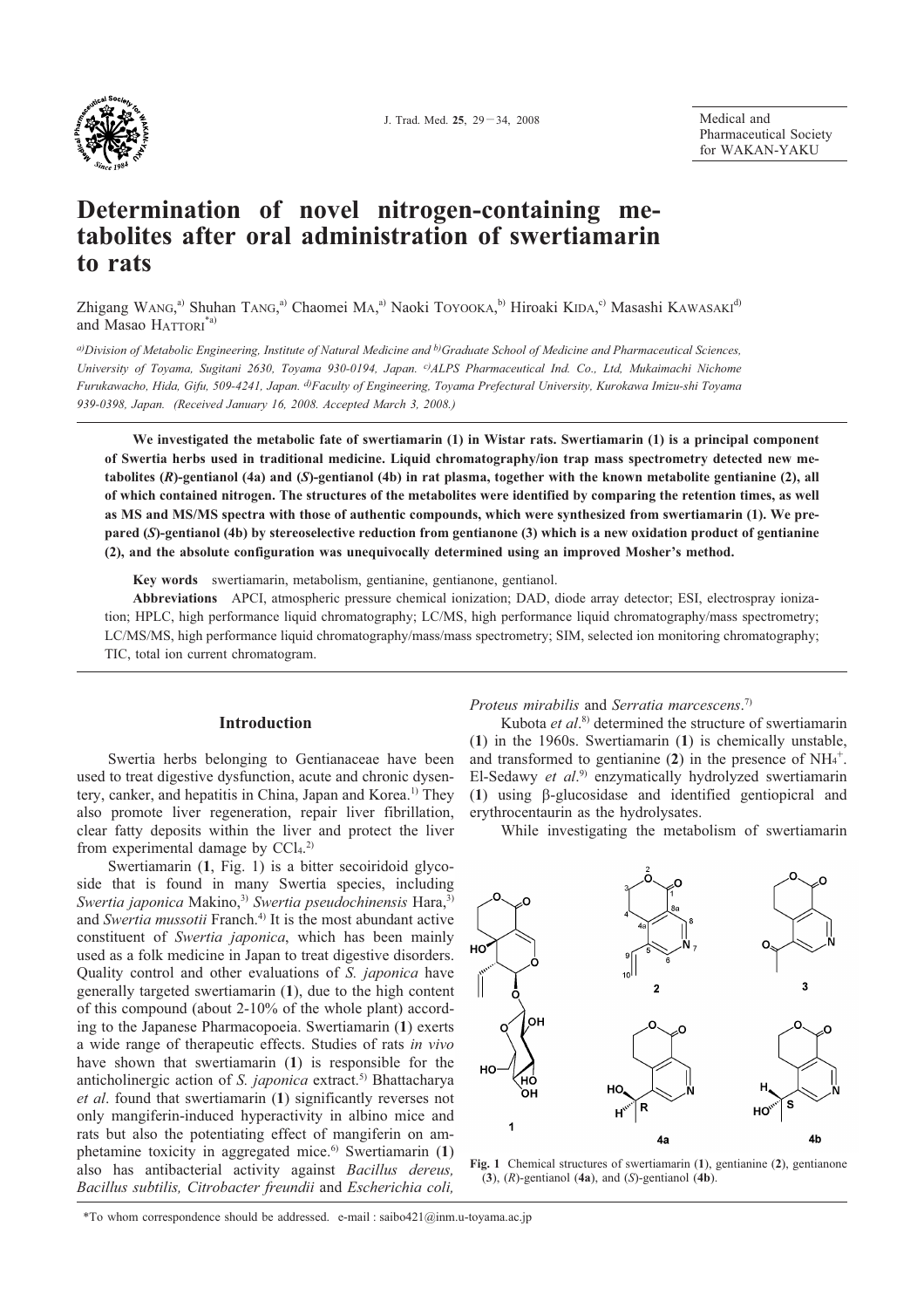$(1)$  by human intestinal bacteria,<sup>9)</sup> we identified erythrocentaurin and 5-hydroxymethylisochroman-1-one as the main metabolites of swertiamarin (1). We also discovered that one of the metabolic intermediates of swertiamarin (1) was further transformed by human intestinal bacteria to the biologically active, nitrogen-containing compound, gentianine (2). The concentration of nitrogen-containing metabolite is far lower than that of erythrocentaurin and 5hydroxymethylisochroman-1-one, and such low concentrations cause difficulties in detecting them in vivo. To determine whether swertiamarin (1) can be transformed into the nitrogen-containing compound gentianine  $(2)$  in vivo, we used liquid chromatography/ion trap mass spectrometry to identify the metabolites, and developed a selective and sensitive LC/MS/MS method to measure the levels of nitrogencontaining metabolites in rat plasma samples.

#### **Materials and Methods**

**Instruments.** Chromatograms and UV spectra were obtained using an Agilent 1100 series HPLC-DAD system (Agilent Technologies, Waldbronn, Germany) comprising a binary pump, thermostated column compartment and diode array detector (DAD). Characteristic peaks were identified using an Esquire 3000 mass spectrometer system with an electrospray ionization (ESI) source (Bruker Daltonik GmbH, Bremen, Germany). Samples were separated by HPLC as follows. System A was applied to a TSK gel ODS-80 Ts column (2.0  $\times$  150 mm; i.d., 5 m) with a flow rate of 1.0 ml/min at 30°C in a stepwise gradient increasing from 10%  $(v/v)$  to 35% acetonitrile for 15 min, then to 100% acetonitrile for 5 min. Thereafter, the column was washed with 100% acetonitrile for 10 min and equilibrated with the starting eluant for 10 min. System B was applied to a SHISEIDO chiral CD-Ph column  $(4.6 \times 250$  mm; i.d., 5 m) with 5% acetonitrile at a flow rate of 1.2 ml/min at 30 °C. The ESI-MS conditions were as follows: drying gas  $N_2$ , 10.0 l/min; temperature,  $300^{\circ}$ C; nebulizer pressure, 50 psi; isolation width, 4; fragment amplification, 1.0; scan range, 50 - 1000 mass units.

Solvents and chemicals. Acetonitrile and all other organic solvents of analytical HPLC grade were purchased from Wako Pure Chemical Industries Ltd. (Osaka, Japan).  $[5,10,15,20-tetrakis(4-methoxyphenyl)-21H,23H-porto]$ cobalt(II) and triethylsilane were purchased from Tokyo Chemical Industry Co. Ltd. (Tokyo, Japan). Triethylamine, glucose and NaBH<sub>4</sub> were purchased from Nacalai Tesque Co. Ltd. (Kyoto, Japan). Dichloromethane, 2-propanol, NH<sub>4</sub>Cl,  $(\pm)$ - $\alpha$ -methoxy- $(\alpha$ -trifluoromethyl)phenylacetyl chloride, β-NADH, β-NADP, glucose 6-phosphate and glucose 6-phosphate dehydrogenase were purchased from Sigma Chemical (St. Louis, MO, USA). Baker's yeast was purchased from Oriental Yeast Co. Ltd. (Kvoto, Japan). Male Wistar rat microsomes were purchased from Charles River Laboratories (Yokohama, Japan).

The isolated and synthetic compounds were analyzed by IR, UV, MS, NMR and HPLC to confirm their structures and the purity was  $> 98\%$ .

Collection of urine, feces and plasma samples. Male Wistar rats (8 weeks old) purchased from SLC Co. (Hamamatsu, Japan) were fed with standard laboratory chow for one week, fasted overnight and given free access to water before drug administration. Urine and feces samples were collected while the rats remained in metabolic cages. At intervals of 1, 2, 4, 6, 8, 12, 24 and 36 h after oral administration, the abdomen was exposed by a midline abdominal incision and blood samples were collected from the inferior vena cava using a heparinized injector. The blood samples were centrifuged at 8000  $\times$  g for 15 min to separate the plasma, and then all samples were stored at  $-20^{\circ}$ C for later analysis.

Sample preparation for LC/MS/MS. Thawed urine and feces samples were dissolved in 3 volumes of MeOH, and then centrifuged at 8000  $\times$  g for 15 min. The supernatant was passed through a 0.45 µm Millipore syringe filter (Nihon Millipore, Tokyo, Japan) for LC/MS/MS analysis. Plasma samples were passed through solid phase extraction cartridges (Waters Co., Milford, MA, USA.) that had been washed with 3 ml of MeOH and equilibrated with 6 ml of water. The constituents were eluted with 2 - 3 ml of MeOH from the cartridge, and then the eluate was evaporated under a stream of nitrogen at  $35^{\circ}$ C. The residue was dissolved in 200 µl of MeOH and analyzed by LC/MS/MS.

Synthesis of gentianine (2). Gentianine was synthesized according to the method of Kubota et  $al$ .<sup>10)</sup>

Synthesis of 5-acetyl-3,4-dihydropyrano[3,4-c]pyridin-1-one (3) and  $(\pm)$ -5- (1-hydroxyethyl)-3,4-dihydropyrano  $[3,4-c]$ pyridin-1-one (4). A mixture of gentianine (2) (618) mg, 3.51 mmol), [5,10,15,20-tetrakis(4-methoxyphenyl)- $21H,23H$ -porphinato]cobalt(II) (500 mg, 0.63 mmol), and triethylsilane (418 mg, 3.60 mmol) in 200 ml of 2-propanoldichloromethane (1:1) was stirred at  $28^{\circ}$ C under oxygen at atmospheric pressure for 24 h. The solvent was removed under reduced pressure, and then the crude product was subjected to a silica gel column with CHCl<sub>3</sub>-acetone (20:1) to yield gentianone (3, 5-acetyl-3,4-dihydropyrano[3,4-c]pyridin-1-one)  $(606 \text{ mg}, 3.17 \text{ mmol}, 90\% \text{ yield})$ , followed by CHCl<sub>3</sub>-acetone (5:1) to yield ( $\pm$ )-gentianol (4, ( $\pm$ )-5-(1hydroxyethyl)-3,4-dihydropyrano $[3,4-c]$ pyridin-1-one)  $(68$ mg, 0.35 mmol, 10% yield). Gentianone (3): Colorless needles. mp  $166^{\circ}$ C. <sup>1</sup>H-NMR (CDCl<sub>3</sub>)  $\delta$ : 9.38 (1H, s, H-8), 9.22  $(H, s, H-6), 4.53$  (2H, t,  $J = 6.6$  Hz, H-3), 3.47 (2H, t,  $J =$ 6.6 Hz, H-4), 2.71 (3H, s, H-10). <sup>13</sup>C-NMR (CDCl<sub>3</sub>) δ: 197.7 (C-9), 162.8 (C-1), 154.3 (C-8), 154.0 (C-6), 148.9 (C-4a), 129.7 (C-5), 122.4 (C-8a), 66.3 (C-3), 29.1 (C-10), 25.7 (C-4). HR-EI-MS  $m/z$  191.0564 [M]<sup>+</sup> (Calcd for  $C_{10}H_9NO_3$  191.0582). MS (ESI):  $m/z$ : 192 [M+H]<sup>+</sup>, 162 [M+H-HCHO]<sup>+</sup>. IR (KBr) cm<sup>-1</sup>: 1729, 1691. UV λ<sub>max</sub> nm: 226.  $(\pm)$ -Gentianol (4): Colorless oil. <sup>1</sup>H-NMR (CDCl<sub>3</sub>)  $\delta$ : 9.08 (1H, s, H-8), 8.77 (1H, s, H-6), 5.10 (1H, g,  $J = 6.6$ ) Hz, H-9), 4.53 (2H, t,  $J = 6.6$  Hz, H-3), 3.16 (2H, t,  $J = 6.6$ Hz, H-4), 1.55 (3H, d,  $J = 6.6$  Hz, H-10). <sup>13</sup>C-NMR (CDCl<sub>3</sub>)  $\delta$ : 163.4 (C-1), 150.7 (C-8), 150.1 (C-6), 145.4 (C-4a), 136.7  $(C-5)$ , 120.9  $(C-8a)$ , 66.2  $(C-3)$ , 65.6  $(C-9)$ , 23.8  $(C-4)$ , 23.9 (C-10). HR-EI-MS  $m/z$  193.0732 [M]<sup>+</sup> (Calcd for C<sub>10</sub>H<sub>11</sub>NO<sub>3</sub> 193.0739). MS (ESI):  $m/z$ : 194 [M+H]<sup>+</sup>, 176 [M+H-H<sub>2</sub>O]<sup>+</sup>,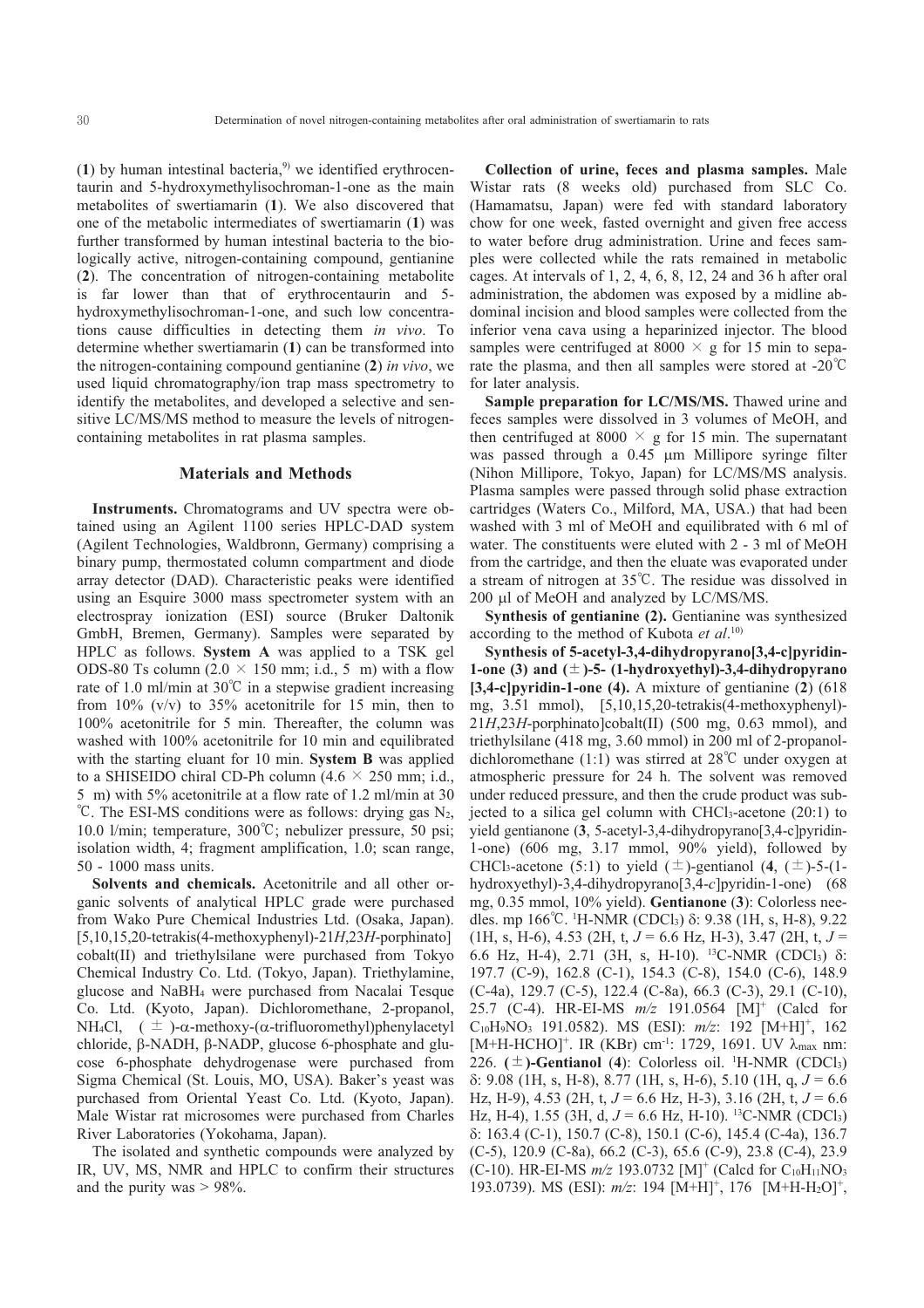146 [М+Н-Н2О-НСНО], 118 [М+Н-Н2О-НСНО- СН2= CH<sub>2</sub><sup>+</sup>. IR (KBr) cm<sup>-1</sup>: 3312, 1726. UV  $\lambda_{\text{max}}$  nm: 215.

Synthesis of  $(S)$ -(-)-5-(1-hydroxyethyl)-3,4-dihydropyrano  $[3,4-c]$  pyridin-1-one (4b). A mixture of commercial baker's yeast (52.4 g), glucose (25 g), MgSO<sub>4</sub> (50 mg), NH<sub>4</sub>Cl (58.8 mg), Na<sub>2</sub>HPO<sub>4</sub> (80.6 mg) and tap water in a round bottom flask was incubated in a shaking water bath for 2 h at 30 °C. A solution of gentianone  $(3, 400 \text{ mg}, 2.09 \text{ mmol})$  in ethanol (3 ml) was then added. After 24 h of fermentation, the mixture was extracted with ethyl acetate. The organic layer was dried and concentrated in vacuo. The residue was subjected to silica gel column chromatography and eluted with CHCl<sub>3</sub>-acetone  $(5:2)$  to yield  $(S)$ - $(-)$ -5- $(1-hydroxyethyl)$ -3,4-dihydropyrano $[3,4-c]$ pyridin-1-one  $[(S)$ -gentianol, 4b] (26 mg, 0.14 mmol, 6.5% yield), ee > 98%,  $\alpha$  |  $\alpha$ <sup>20</sup> = -64°  $(c = 1.0, CHCl<sub>3</sub>)$ .

Preparation of  $(R)$ -(+)-5-(1-hydroxyethyl)-3,4-dihydropyrano[3,4-c]pyridin-1-one (4a). Sodium borohydride was added to a solution of gentianone  $(3, 100 \text{ mg}, 0.52)$ mmol) in MeOH and toluene and the mixture was stirred for 10 min. The pH was adjusted 7.0 using 1N HCl and the mixture was concentrated *in vacuo*. The residue was applied to a silica gel column eluted with  $CHCl<sub>3</sub>$ -acetone (5:2) to yield  $(\pm)$ -gentianol (4, 91 mg, 0.47 mmol, 90% yield), which was then further subjected to preparative SHISEIDO chiral CD-Ph column chromatography (10.0  $\times$  250 mm; i.d., 5  $\mu$ m) at a flow rate of 3 ml/min at 30°C to afford (R)- $(+)$ -5-(1-hydroxyethyl)-3,4-dihydropyrano[3,4-c]pyridin-1one [(R)-gentianol, 4a] (2 mg), ee = 95%,  $\lceil \alpha \rceil p^{20} = +59^{\circ}$  $(c = 1.0, CHCl<sub>3</sub>)$ .

 $\alpha$ -Methoxy- $\alpha$ -(trifluoromethyl)phenylesters of (S)-(-)-5-(1-hydroxyethyl)-3,4-dihydropyrano[3,4-c]pyridin-1one (A and B). To a solution of  $(R)$ -(-)- $\alpha$ -methoxy- $\alpha$ -(trifluoromethyl)phenylacetyl chloride (100 mg, 0.20 mmol) in CH<sub>2</sub>Cl<sub>2</sub> (0.5 ml), (S)-gentianol (4b, 9 mg, 0.05 mmol) and triethylamine (27.4  $\mu$ l, 0.20 mmol) in CH<sub>2</sub>Cl<sub>2</sub> (0.5 ml) was added dropwise at  $0^{\circ}$ C. The reaction mixture was warmed to room temperature and stirred for 5 h, and then poured into ice-cold water (10 g). The mixture was extracted with  $CH<sub>2</sub>Cl<sub>2</sub>$  and then the extract was washed with brine and dried over Na<sub>2</sub>SO<sub>4</sub>. The organic layer was concentrated in vacuo and subjected to a silica gel column chromatography eluted with CHCl<sub>3</sub>-acetone  $(10:1)$  to yield colorless oil A  $(1)$ mg, 2.4 µmol, 5.2% yield). MS (ESI): 410 [M+H]<sup>+</sup>. <sup>1</sup>H-NMR (CDCl<sub>3</sub>) δ: 9.24 (1H, s, H-8), 8.75 (1H, s, H-6), 6.20 (1H, q,  $J = 6.6$  Hz, H-9), 4.49 (2H, m, H-3), 3.18 (1H, m, H-4), 3.05 (1H, m, H-4), 1.64 (3H, d,  $J = 6.6$  Hz, H-10). **B**  $(1 \text{ mg}, 2.4 \text{ mol}, 5.2\% \text{ yield})$  was prepared in the same manner as described above using  $(S)-(+)$ - $\alpha$ -methoxy- $\alpha$ -(trifluoromethyl)phenylacetyl chloride. MS (ESI): 410  $[M+H]^+$ . <sup>1</sup>H-NMR (CDCl<sub>3</sub>)  $\delta$ : 9.22 (1H, s, H-8), 8.61 (1H, s, H-6), 6.20 (1H, g,  $J = 6.6$  Hz, H-9), 4.44 (2H, m, H-3), 3.12 (1H, m, H-4), 2.90 (1H, m, H-4), 1.70 (3H, d,  $J = 6.6$  $Hz. H-10.$ 

Incubation of gentianine (2) with microsomes. Incubation mixtures (1 ml) consisted of an NADPHgenerating system, liver microsomes (1 mg/ml protein), and 1 mM gentianine (2) in potassium phosphate buffer (0.1 M, pH 7.4). The NADPH-generating system contained 5 mM  $MgCl<sub>2</sub>$ , 1 mM  $\beta$ -NADH, 1 mM  $\beta$ -NADP<sup>+</sup>, 10 mM glucose 6-phosphate, and 5.0 units/ml of glucose-6-phosphate dehydrogenase. The reaction was initiated by adding the NADPH-generating system at  $37^{\circ}$ C and stopped by adding an equal volume of ice-cold methanol. The residue obtained by centrifugation at 10,000  $\times$  g at 4°C for 30 min was immediately passed through a 0.45 µm Millipore syringe filter, and the filtrates were analyzed by LC/MS.

## **Results and Discussion**

To profile potential metabolites of swertiamarin (1), rat plasma samples were collected after the oral administration of 1 at a dose of 200 mg/kg and initially analyzed by LC/MS in full-scan mode with a mass range from  $m/z$  50 to 1000. No metabolite peaks were obvious in the total ion current chromatogram (TIC) (Fig. 2, D). Therefore, possible metabolites of 1 were screened from the TIC in either extract ion monitoring chromatography (EIC) or selected ion monitoring chromatography (SIM) mode, including erythrocentaurin  $(m/z$  176, APCI), erythrocentauric acid  $(m/z 192, APCI)$ , a glycine adduct of erythrocentauric acid



Fig. 2 Total ion current chromatogram (TIC) and extract ion chromatograms  $(EIC)$ .

**A.** TIC of blank plasma: **B.** EIC at  $m/z$  176 of blank plasma: **C.** EIC at  $m/z$  194 of blank plasma; **D**, TIC of plasma 6 h after oral administration of 200 mg/kg of swertiamarin (1); E, EIC at  $m/z$  375 of the above plasma; F, EIC at  $m/z$  176 of the above plasma; G, EIC at  $m/z$  194 of the above plasma; H, TIC of  $(\pm)$ -gentianol (4); I, EIC at  $m/z$  176 of plasma after 4 oral administration of 1000 mg/kg of 1 every 12 h; J, TIC of gentianine (2). All data were collected using system A as described in the experimental section.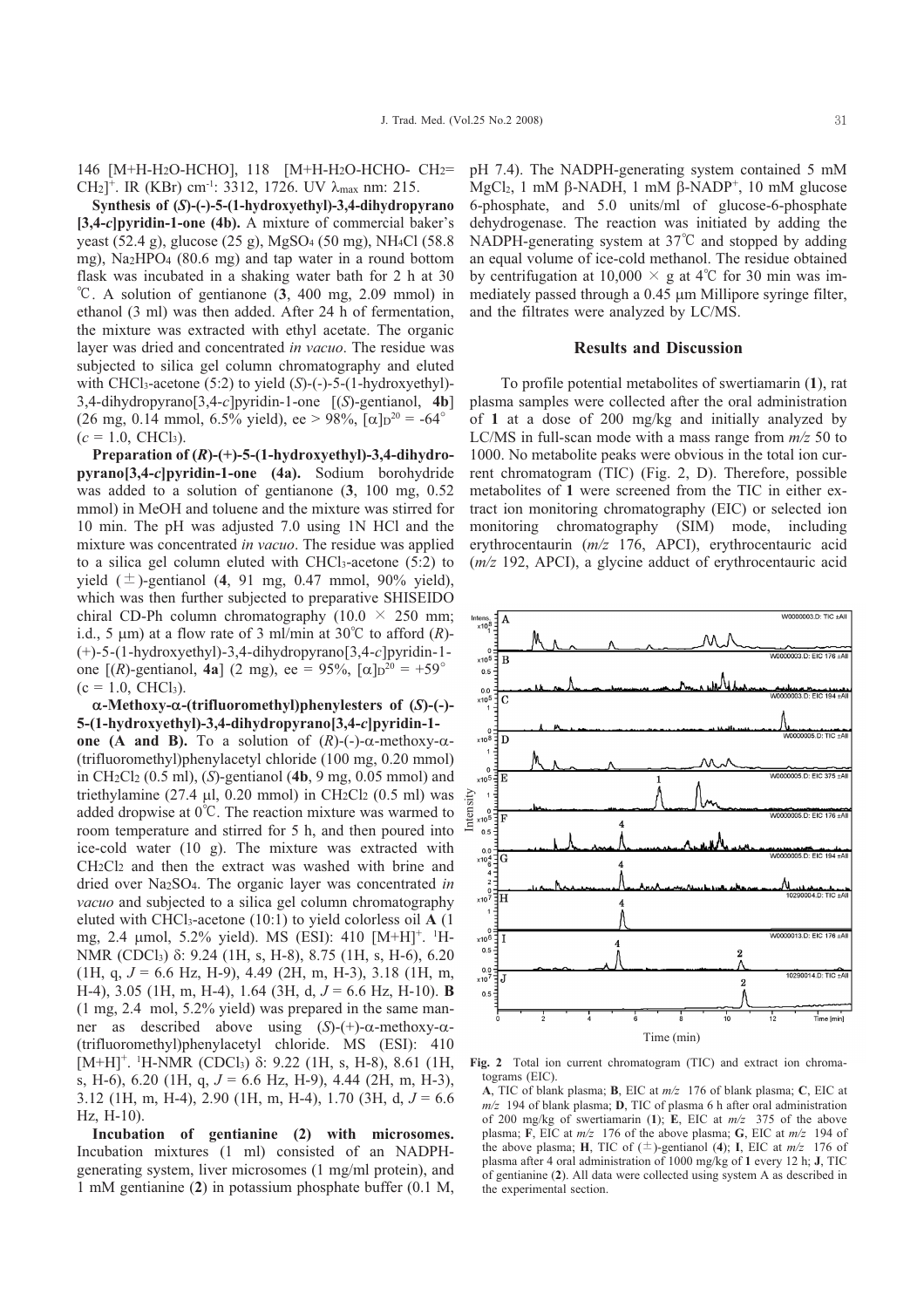$(m/z 249, APCI$  and ESI) and 5-hydroxymethylisochroman-1-one  $(m/z$  178, APCI) as well as conjugates of 5hydroxymethylisochroman-1-one with sulfuric acid  $(m/z)$ 258, APCI and ESI), with glucuronic acid  $(m/z)$  354, APCI and ESI), with glucose  $(m/z)$  340, APCI and ESI) or with acetic acid  $(m/z 220, APCI$  and ESI) and other compounds. However, none of the possible metabolites described above was detected in the plasma. The EIC of gentianine (2) monitored at  $m/z$  176 [M+H]<sup>+</sup> did not contain an obvious ion at the corresponding retention time (10.8 min) of the authentic compound, but an ion was obvious at the retention time of 5.4 min with a protonated ion at  $m/z$  194 and an intense fragment ion at  $m/z$  176 (Fig. 2. F). This ion was recognized as a metabolite of 1 by comparing the TIC and EIC chromatograms and MS spectrum with those of a blank and gentianine (2). To further investigate the structure of the metabolite, full-scan MS/MS was performed to obtain characteristic fragment ions. The mass spectrum of the metabolite was almost identical to that of gentianine (2) except for an additional fragment ion at  $m/z$  194 (Fig. 3), suggesting that the compound was an intermediate in the metabolic course of swertiamarin  $(1)$  to gentianine  $(2)$ , or maybe a hydroxylated product of gentianine (2). However, the metabolite was stable under acidic conditions during extraction from urine, indicating that it was not a metabolic intermediate, but rather a further metabolite of gentianine (2). When subjected to a chiral column chromatography, the metabolite was found to be a racemic mixture (Fig. 4), and also because the metabolite can be dehydrated to form gentianine (2) according to the mass spectrum, we speculated that hydration proceeded at the exo-methylene group of gentianine (2).

We synthesized the proposed alcohols using a modified method of Matsushita et al.<sup>11</sup>) with [5,10,15,20-tetrakis(2,6dichlorophenyl)porphinato]cobalt (II) instead of [5,10,15, 20-tetrakis (4-methoxyphenyl)-21H,23H-porphinato] cobalt (II), which changed the product ratio of ketone to alcohol (Fig. 5). We determined the structures of the synthetic ketone (5-acetyl-3,4-dihydropyrano[3,4-c]pyridin-1-one) and alcohols  $[(\pm)5-(1-hydroxyethyl)-3,4-dihydropyrano[3,4-c]$ pyridin-1-one] by MS and NMR spectroscopy including <sup>1</sup>H NMR, <sup>13</sup>C NMR and two-dimensional NMR, and named them gentianone (3) and ( $\pm$ )-gentianol (4). A comparison of retention times in the TIC, MS and MS/MS spectra showed that the synthesized alcohol was identical to the unknown metabolite (Fig. 2. H and Fig. 4. C).

Because of difficulties in separating the respective enantiomer using a preparative chiral column, we attempted optical resolution with lipase,<sup>12)</sup> and stereoselective reduction of gentianone (3) using the chiral Ru(II) complex,  $RuCI[(S,S)-N-(p-toluenesulfonyl)-1,2-diphenylethylenediamine]$  $(p$ -cymene).<sup>13)</sup> However, neither method resulted in a satisfactory enantiomeric excess (about 70% and 50% ee for the



Fig. 3 Mass spectra of gentianine (A) and ( $\pm$ )-gentianol (B).



Fig. 4 TIC and EIC chromatograms monitored at  $m/z$  194. A, TIC of plasma 6 h after oral administration of 200 mg/kg of swertiamarin (1); **B**, EIC at  $m/z$  194 of above plasma; C, TIC of  $(\pm)$ gentianol (4);  $\hat{D}$ , TIC of (R)-gentianol (4a); E, TIC of (S)-gentianol (4b). All data were collected using system B as described in the experimental section



Fig. 5 Preparation of gentianine (2), gentianone (3),  $(R)$ -gentianol (4a), and  $(S)$ -gentianol (4b). Catalyst: [5,10,15,20-tetrakis(4methoxyphenyl)-21H,23H-porphinato]cobalt (II).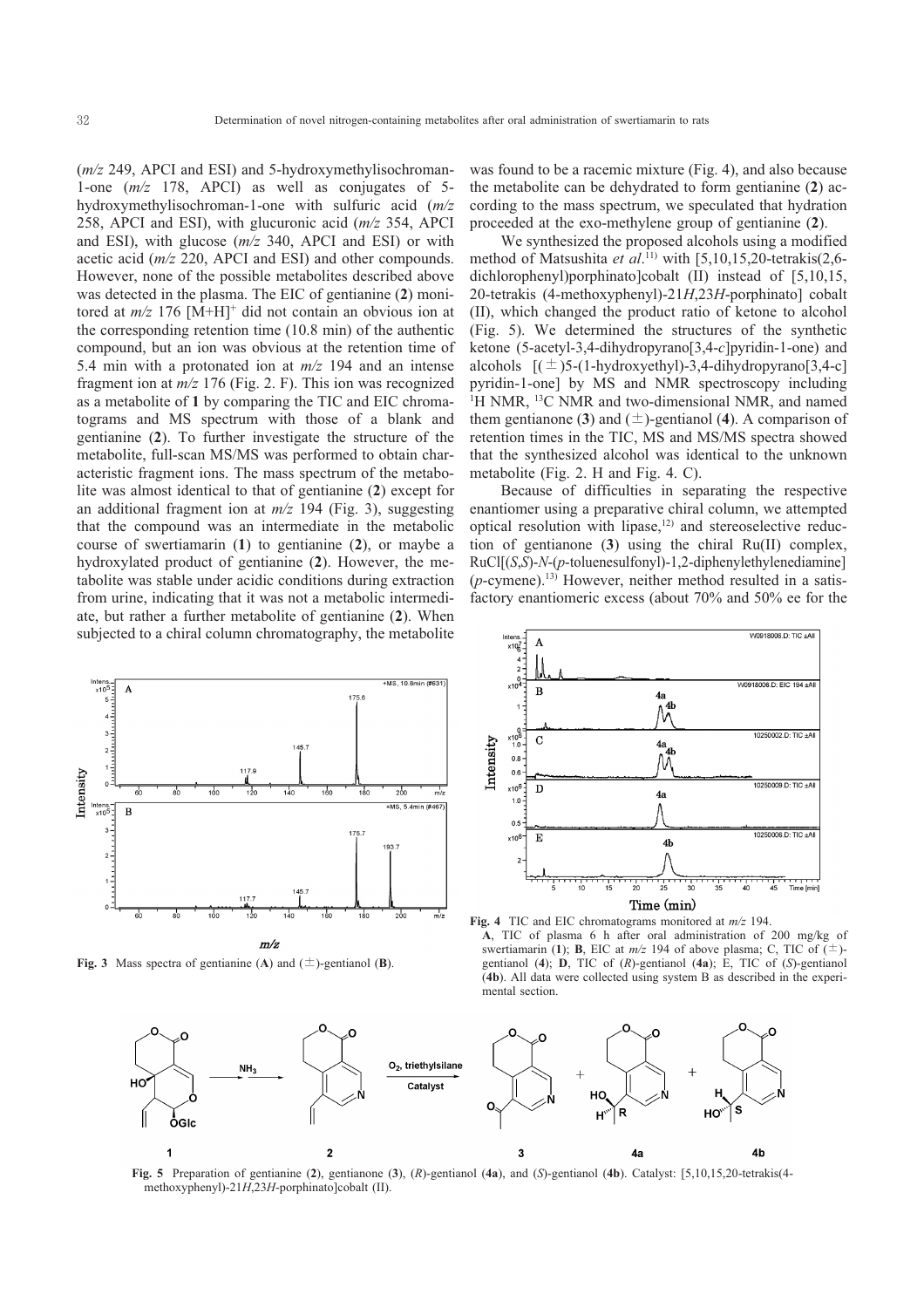former and latter methods, respectively). We then attempted biotransformation using baker's yeast for stereoselective ketone reduction, since the analogous veast-mediated reduction of 3-acetylpyridine<sup>14)</sup> and methyl 5-acetylnicotinate<sup>15)</sup> has been reported. Using this method, we synthesized one enantiomer (>  $98\%$  ee) from gentianone (3) despite a poor yield  $(6.5\%)$ .

Since baker's yeast stereoselectively reduced 3acetylpyridine and methyl 5-acetylnicotinate to (S)-3pyridinemethanol and methyl (S)-5-(1'-hydroxyethyl) nicotinate, respectively, we postulated that gentianone (3) would also be reduced to  $(S)$ -gentianol  $(4b)$ . The product reduced by baker's yeast had the same optical rotation (negative) as  $(S)$ -3-pyridinemethanol and methyl  $(S)$ -5- $(1'$ hydroxyethyl)nicotinate, which supported our notion. To unequivocally determine the absolute configuration of the C-8 position of the synthesized enantiomers, we applied the improved Mosher's method<sup>16)</sup> to the alcohol. The compound was derivatized to the pair of isomers **A** and **B** with  $(R)$ - $(\text{-})$ -MTPA-Cl and  $(S)-(+)$ -MTPA-Cl, respectively (Fig. 6). Figure 7 shows that the proton signals at the pyridine and lactone rings in A were observed at lower fields than those of **B** ( $\Delta\delta$ : positive), while a signal due to a methyl group in A was observed at higher fields than in  $\bf{B}$  ( $\Delta \delta$ : negative). Based on this evidence, we determined the absolute configuration of the synthesized alcohol as S (Fig. 4, E).

Although  $(\pm)$ -gentianol (4) was detected in rat plasma after a single oral dose of 200 mg/kg, gentianine (2) was not clearly detectable. However, we detected a low concentration of gentianine (2) in the rat plasma when monitored by EIC after 4 repeated oral doses of 1,000 mg/kg swertiamarin  $(1)$  every 12 h (Fig. 2. I).

Gentianine (2) seemed to be further metabolized to  $(\pm)$ -gentianol (4) in the liver, and this was verified by incubating gentianine  $(2)$  in vitro with liver microsomes from male Wistar rats (data not shown). We therefore proposed that swertiamarin  $(1)$  was first hydrolyzed by  $\beta$ -glycosidase in the gut, where the unstable aglycone spontaneously reacted with ammonia to form gentianine (2). Gentianine (2) was further converted to  $(\pm)$ -gentianol (4) in the liver, and then excreted *via* the urine. Figure 8 shows the possible pathways from swertiamarin (1) to gentianine (2) through Schiff's bases (D and E) followed by intramolecular cyclization.

Gentianine (2) reportedly depresses the central nervous system, has anti-ulcerogenic action and inhibits gastric



Fig. 6 Preparation of MTPA derivatives of  $(S)$ -gentianol  $(4b)$ .



Fig. 7  $\Delta \delta$ Values (ppm) obtained by  $\delta$ A- $\delta$ B.



Fig. 8 Proposed metabolic pathways for conversion of swertiamarin  $(1)$  to nitrogen-containing compounds in vivo.